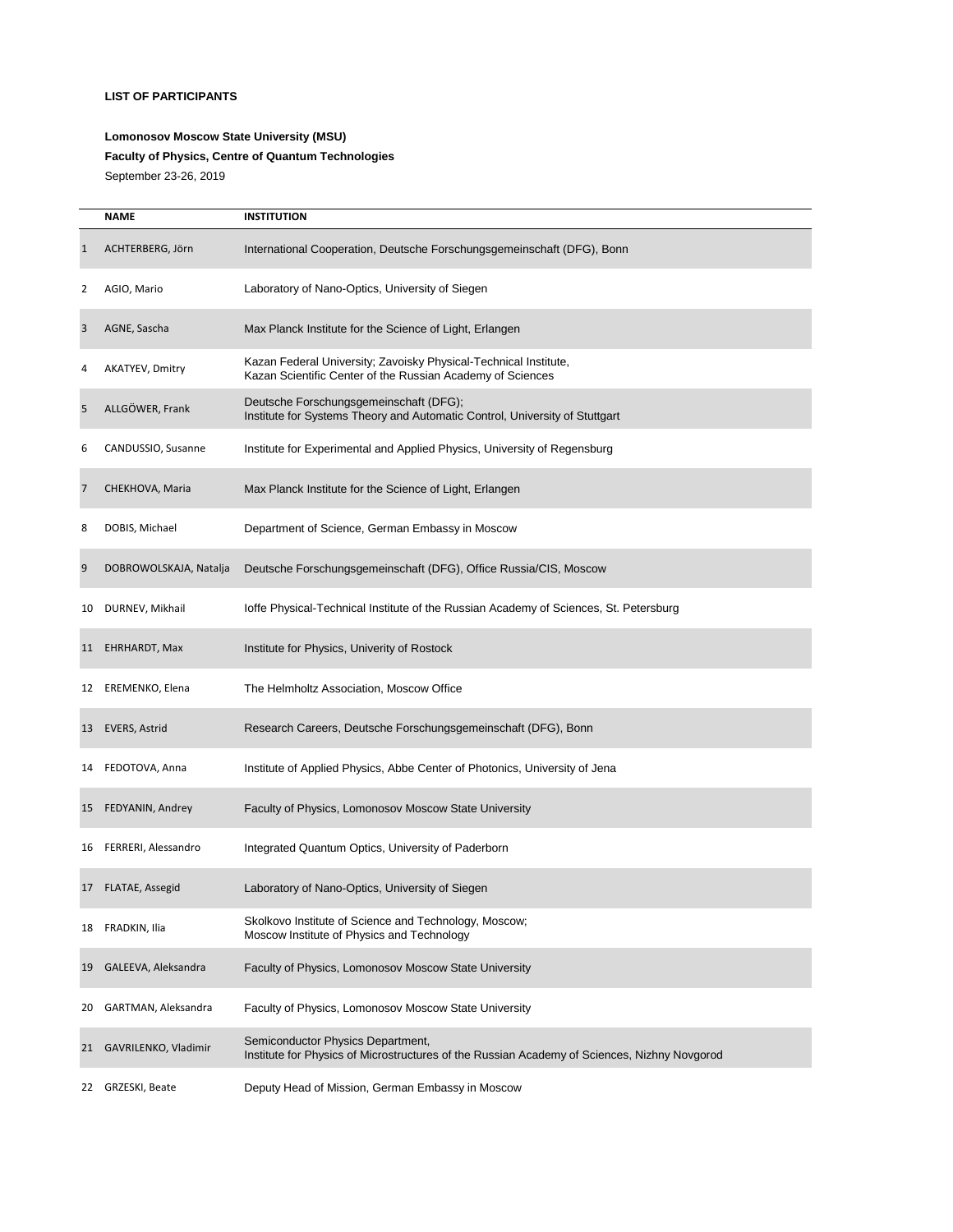| 23 | HARMS, Michael           | German Academic Exchange Service (DAAD) Bonn                                                                                                                           |
|----|--------------------------|------------------------------------------------------------------------------------------------------------------------------------------------------------------------|
| 24 | HOESCHEN, Andreas        | German Academic Exchange Service (DAAD Moscow);<br>German Centre for Research and Innovation (DWIH Moscow)                                                             |
| 25 | ILICHEV, Evgeni          | Novosibirsk State Technical University;<br>Leibniz Institute of Photonic Technology, University of Jena                                                                |
| 26 | ILINA, Julia             | Deutsche Forschungsgemeinschaft (DFG), Office Russia/CIS, Moscow                                                                                                       |
| 27 | JOLY, Nicolas            | Institute of Optics, Information and Photonics, University of Erlangen-Nürnberg                                                                                        |
| 28 | KADANTSEVA, Maria        | Deutsche Forschungsgemeinschaft (DFG), Office Russia/CIS, Moscow                                                                                                       |
| 29 | KALACHEV, Aleksey        | Zavoisky Physical-Technical Institute, Kazan Scientific Center of the Russian Academy of Sciences;<br>Department of Optics and Nanophotonics, Kazan Federal University |
| 30 | KARPUSHENKOVA, Ekaterina | Representative of the Ministry of Culture and Science of the German State<br>of North Rhine-Westphalia in Russia                                                       |
| 31 | KAZAKOV, Aleksey         | Faculty of Physics, Lomonosov Moscow State University                                                                                                                  |
| 32 | KÖHLER, Mechthild        | International Cooperation, Deutsche Forschungsgemeinschaft (DFG), Bonn                                                                                                 |
| 33 | KONOVALOV, Sergey        | International Relations, Russian Science Foundation (RSF), Moscow                                                                                                      |
| 34 | KRASIKOVA, Nadezhda      | German Academic Exchange Service (DAAD Moscow)                                                                                                                         |
| 35 | KROYCHUK, Maria          | Faculty of Physics, Lomonosov Moscow State University                                                                                                                  |
| 36 | KULIK, Sergey            | Centre of Quantum Technologies, Faculty of Physics, Lomonosov Moscow State University                                                                                  |
| 37 | KULIKOVA, Oksana         | German Centre for Research and Innovation (DWIH Moscow)                                                                                                                |
| 38 | LOPEZ, Jano Jil          | Integrated Quantum Optics, University of Paderborn                                                                                                                     |
| 39 | MACZEWSKY, Lukas         | Institute for Physics, University of Rostock                                                                                                                           |
| 40 | MANTSEVICH, Vladimir     | Faculty of Physics, Lomonosov Moscow State University                                                                                                                  |
| 41 | OELSNER, Gregor          | Leibniz Institute of Photonic Technology, Novosibirsk State Technical University                                                                                       |
| 42 | PARSHINTSEV, Aleksandr   | Faculty of Physics, Lomonosov Moscow State University                                                                                                                  |
| 43 | PLANKL, Markus           | Institute for Experimental and Applied Physics, University of Regensburg                                                                                               |
| 44 | RAKHLIN, Maksim          | loffe Physical-Technical Institute of the Russian Academy of Sciences, St. Petersburg                                                                                  |
| 45 | RESCH, Elena             | Liaison Office Moscow, University Alliance Ruhr                                                                                                                        |
| 46 | RUSAKOV, Mikhail         | German Centre for Research and Innovation (DWIH Moscow)                                                                                                                |
| 47 | SADOVNICHY, Viktor       | Lomonosov Moscow State University                                                                                                                                      |

**Contract Contract**